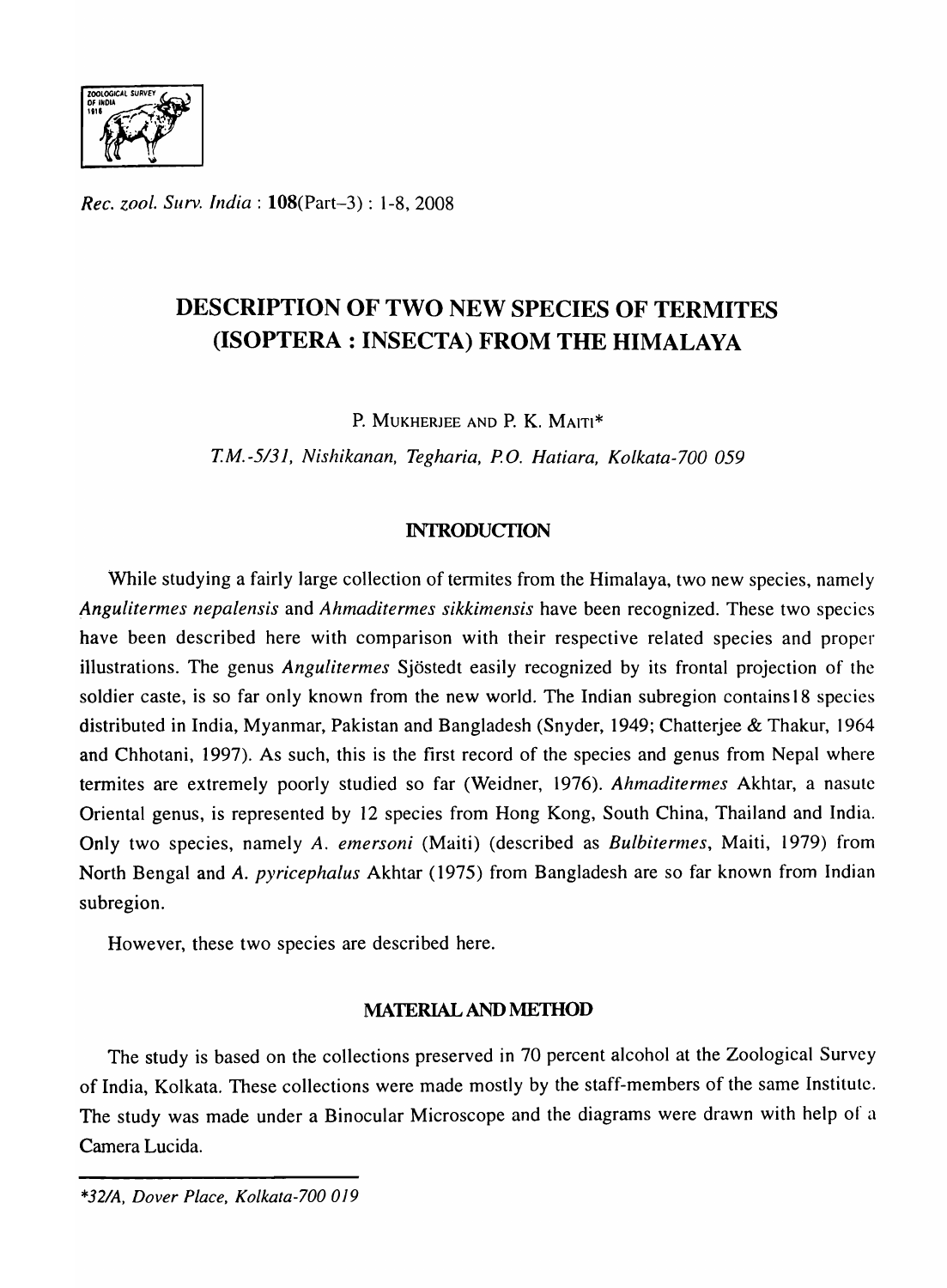### SYSTEMATIC ACCOUNTS

Family TERMITIDAE Subfamily TERMITINAE Genus *Angulitermes* Sjostedt

## *Angulitermes nepalensis sp. nov.*

*Material studied:* 2S., 10 miles NE of Tanakpur, Nepal forest, Nepal, *coil. K. Krishna,* 31.01.1953, ex. "under stone in soil"

*Description: (i) Imago-unknown.* 

*(ii) Soldier*: Head-capsule straw yellow; antennae and labrum as same as head-capsule; mandibles dark reddish brown; body and legs whitish yellow. Head-capsule moderately and body fairly densely pilose. Body length: 4.00-4.10 mm.

Head-capsule subrectangular; broadest just behind antero-Iateral corners, whence gradually converging behind and somewhat incurved a little above posterior margin; posterior margin convex; antero-lateraI corners somewhat prominent and comparatively chitinised; frontal projection fairly large, prominent with rounded anterior margin, apex pilose, somewhat rounded and turned upwards, reaching upto or sometimes beyond the median depression of labrum. Fontanelle lying below the frontal projection, prominent and less hairy than head; fontanelle gland large and prominent. Eyes and ocelli absent. Antennae broken (last segment); segment I and 2 sparsely and remainder fairly densely pilose; 2 slightly and 4 much smaller than 3, 5-8 club-shaped and increasing gradually in length, 9 to the penultimate one subequal or shorter than 8. Postclypeus weakly swollen and pilose. Anteclypeus whitish and apilose. Labrum a little longer than broad; anterolateral corners with horn-like projections; anterior margin deeply and angularly concave and with hairs; lateral margins narrowing posteriorly. Mandibles of snapping-type, long and slender, pointed out weakly and incurved at distal end, slightly longer than head-length. Postmentum short, club-shaped, widest a little below the anterior margin, with transverse weak striations and apilose, lateral margin weakly incurved basally, anterior margin substraight and posterior margin weakly incurved.

Pronotum strongly saddle-shaped, anterior margin considerably raised; broader than long and much narrower than head capsule, anterior margin without any median notch, fairly pilose. Legs thin, short and pilose. Tibial spur formula 3:2:2, tarsi 4-segmented, claws weak. Abdomen oblong, short, fairly densely pilose. Cerci short with 2-segments and hairy. Styli absent.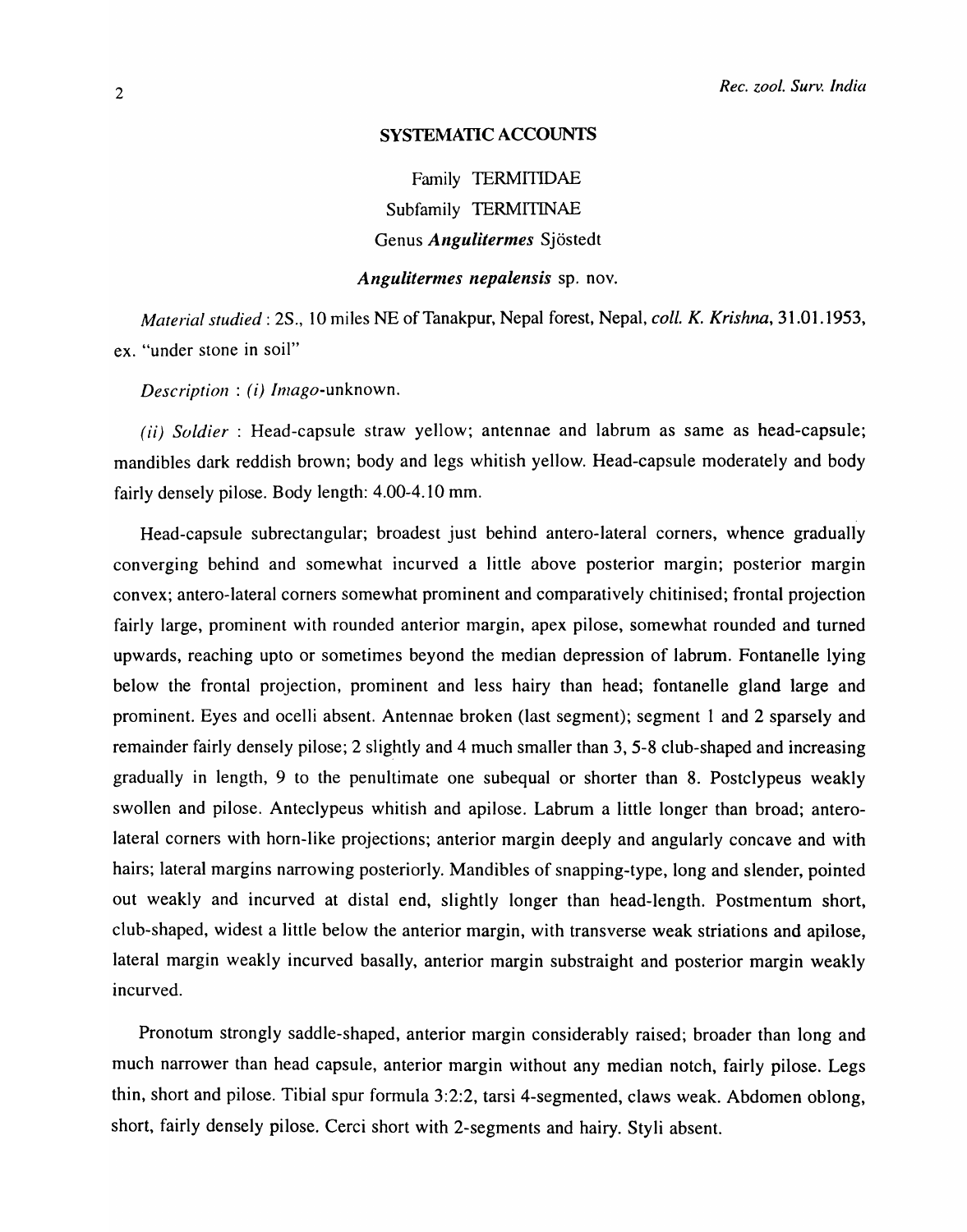### Measurements (in mm) :

|                |                                                          | <b>Holotype Soldier</b> |
|----------------|----------------------------------------------------------|-------------------------|
| $\mathbf{1}$ . | Body-length                                              | 3.50                    |
| 2.             | Length of head to lateral base of mandibles              | 1.12                    |
| 3.             | Length of head to tip of frontal projection              | 1.20                    |
| 4.             | Maximum width of head                                    | 1.00                    |
| 5.             | Maximum height of head                                   | 0.60                    |
| 6.             | Maximum height of frontal projection                     | 0.27                    |
| 7.             | Head Index I (width/length)                              | 0.72                    |
| 8.             | Head Index II (height/width)                             | 0.69                    |
| 9.             | Head Index III (height/length)                           | 0.55                    |
| 10.            | Maximum length of labrum                                 | 0.22                    |
| 11.            | Maximum length of labrum (without tip)                   | 0.19                    |
| 12.            | Maximum width of labrum                                  | 0.20                    |
| 13.            | Maximum length of mandibles-left                         | 1.30                    |
| 14.            | Head mandibular Index (left mandible-length/head length) | 1.08                    |
| 15.            | Min (median) length of postmentum                        | 0.38                    |
| 16.            | Maximum width of postmentum                              | 0.27                    |
| 17.            | Minimum width of postmentum                              | 0.20                    |
| 18.            | Postmentum contraction Index                             | 0.68                    |
| 19.            | Maximum length of pronotum                               | 0.12                    |
| 20.            | Maximum width of prototum                                | 0.35                    |
| 21.            | Pronotum index (length/width)                            | 0.34                    |
| 22.            | Head-pronotum width Index (Pronotum-width/head-width)    | 0.35                    |
| 23.            | No. of antennal segments                                 | <b>Broken</b>           |

*Type-specimens:* All specimens, in spirit and from a single source (vide, Material) in separate vials, deposited as follows:

Holotype Soldier (Z.S.I. Reg. No. 3763/H<sub>11</sub>) and PARATYPE Soldier (Z.S.I. Reg. No. 3764/H<sub>11</sub>) deposited in Z.S.I., Kolkata.

*Type-locality and distribution:* Type-locality-lO miles NE of Tanakpur, Nepal Forest, Nepal, *coli. K.Krishna.* Distribution: Known only from the type-locality.

*Comparison:* The species, *Anguliternes nepalensis* n. sp. can easily be separated by its shape, size and characters of rostrum and labrum from all other species known from India. However, the species is very close to *A.dehraensis* from Dehra Dun, (Gardner, 1945) but it can be separated from this species by the following characters :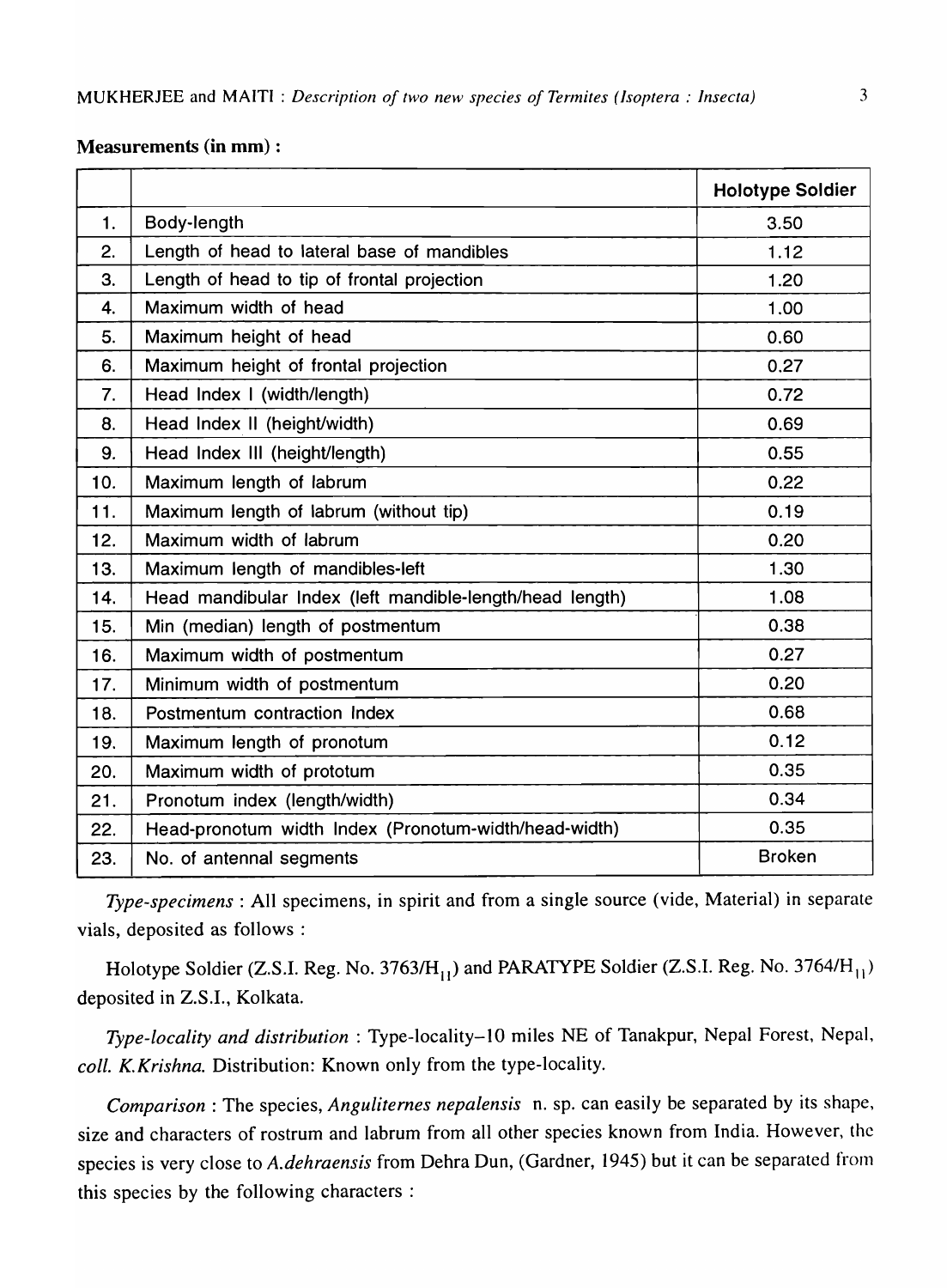

Fig. 1 : *Angulitermes nepalensis*; a-b, Soldier. a. Head, dorsal view; b. Head and pronotum, side view; c. Pronotum; d. Postmentum

*From A. dehraensis* : Soldier – (i) Antero-lateral corners of head below antennal socket very much prominent and angular (vs., not so prominent in *A. dehraensis);* (ii) Frontal projection very much prominent, tip raised and directed slightly backward (vs., frontal projection not so prominent, tip not so raised and directed backward rather forward), (iii) Anterior margin of labrum with deep, angular median notch (vs., anterior margin deeply incurved with rounded median emargination); (iv) Tip of labrum very sharply pointed (vs., anterior tip not so pointed); (v) Mandible slightly longer than head-length, head-mandible index (mandible length/head-length) 1.08 (vs., mandible distinctly longer than head-length, head-mandibular index: 1.12-1.26).

## Subfamily NASUTITERMITINAE

# Genus *Ahmaditermes* Akhtar

## Ahmaditermes sikkimenses sp. nov.

*Material studied:* 1 S. and sev. W., Ranipool, near Gangtok, East Sikkim, *coli.* G. *K. Srivastava and* G. S. *Arora,* 20.xii. 1973.

*Description:* (i) *Imago:* Unknown.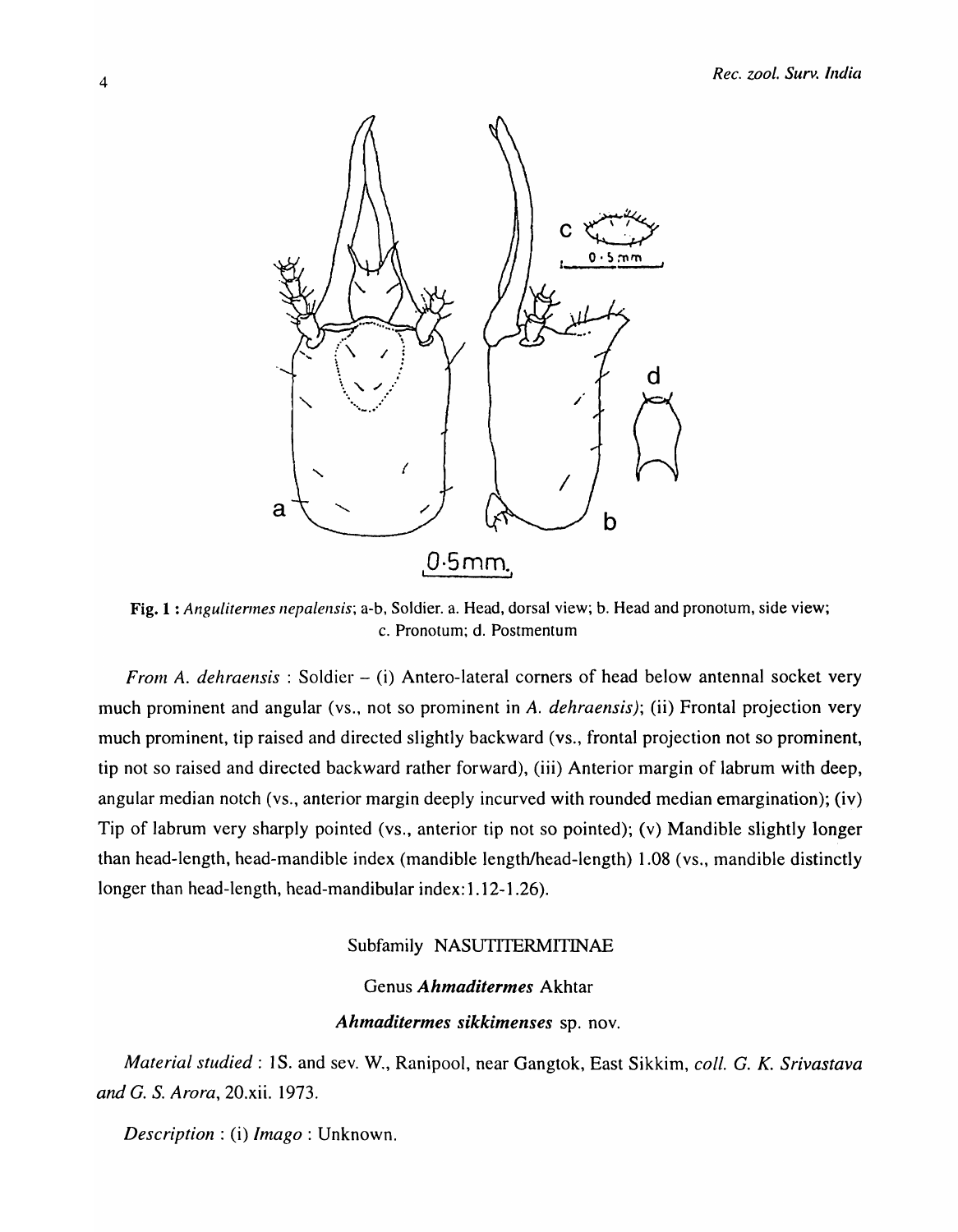(ii) *Soldier:* Head pale brown; rostrum yellowish brown, darker at the apex. Antennae; pronotum and abdominal tergites pale brown. Head and pronotum with sparse minute hairs; abdomen with more erect hairs.

Head excluding antennae almost pear-shaped with distinct constriction behind the base of the antennae; head slightly longer than broad, broadest posteriorly and slightly smaller than the double the width of constriction below the antennae; lateral margin strongly bulging out. Posterior margin broadly rounded with distinct median emargination; head in dorsal profile almost straight with a feeble hump on rostrum-base; posterior bulge of head moderate (0.42 mm.) Rostrum short almost sub-cylindrical, slightly more than half the head-length with few minute hairs at the tip. Fontanelle gland and its tube prominent. Antennae broken,  $2^{nd}$  segment somewhat thicker than  $3^{rd}$ , 3 smaller than  $2^{nd}$  and double the  $4^{th}$  and  $5^{th}$  onwards increasing in length and width with profuse hairs. Labrum small, broader than long. Anteclypeus whitish, much broader than long, anterior margin convex; postclypeus distinct with convex anterior margin. Mandibles reduce, small and devoid of any denticle or any spine like process. Molar plates with irregular margin. Postmentum broader than long, broadest in the middle, anterior and posterior margin substraight.

Pronotum strongly saddle-shaped, anterior margin with a median feeble emargination, posterior margin weakly convex.

|     |                                                                      | <b>Holotype Soldier</b> |
|-----|----------------------------------------------------------------------|-------------------------|
| 1.  | Length of head with rostrum                                          | 1.57                    |
| 2.  | Length of head without rostrum                                       | 1.00                    |
| 3.  | Maximum width of head                                                | 1.00                    |
| 4.  | Head constriction width                                              | 0.61                    |
| 5.  | Posterior head bulge                                                 | 0.42                    |
| 6.  | Head index (width/length)                                            | 1.00                    |
| 7.  | Maximum length of labrum                                             |                         |
| 8.  | Maximum width of labrum                                              |                         |
| 9.  | Length of left rostrum (Upper base of condyle to tip)                | 0.57                    |
| 10. | Nasute-head length Index (nasute-length/head-length without rostrum) |                         |
| 11. | Minimum median length of postmentum                                  |                         |
| 12. | Maximum width of postmentum                                          |                         |
| 13. | Width of postmentum at waist                                         |                         |
| 14. | Maximum length of pronotum                                           | 0.15                    |
| 15. | Maximum width of pronotum                                            | 0.45                    |
| 16. | Pronotum index (length/width)                                        | 0.33                    |
| 17. | Number of antennal segments                                          |                         |

### Measurements (in mm) :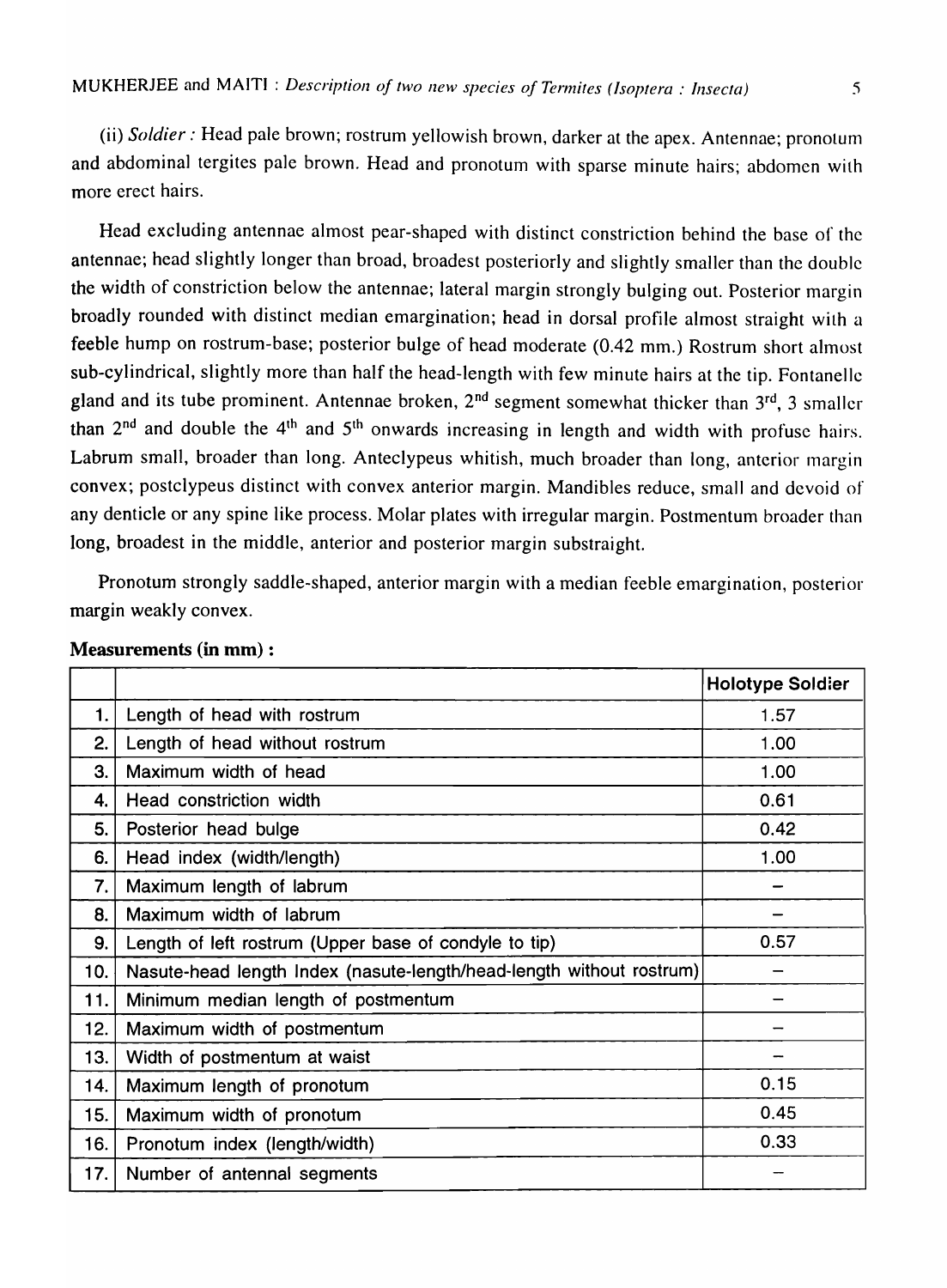(iii) *Worker:* Head pale to fuscous brown, slighter anteriorly, antennae paler than head; legs and rest of the body pale white. Head, pronotum and abdomen fairly pilose.

Head elongately oval, both lateral and posterior sides weakly outcurved. Anteclypeus whitish, apilose and postclypeus feebly brown with some hairs especially on anterior margin. Epicranial suture faintly marked. Antennae with 14 segments, 2 and 3 subequal, rest comparatively longer. Mandibles of typical *Ahmaditermes-type.* 

### Measurements (in mm) :

|    |                          | <b>Worker</b> |
|----|--------------------------|---------------|
| 1. | Length of head           | $0.80 - 0.83$ |
| 2. | Width of head            | $0.92 - 0.98$ |
| 3. | Length of Postclypeus    | $0.19 - 0.21$ |
| 4. | Width of Postclypeus     | $0.38 - 0.41$ |
| 5. | Length of Pronotum       | $0.22 - 0.24$ |
| 6. | Width of Pronotum        | $0.52 - 0.54$ |
| 7. | No. of antennal segments | 14            |



Fig. 2 : *Ahmaditermes sikkimensis;* a-b, Soldier. a. Head and pronotum, dorsal view; b. Head, side view.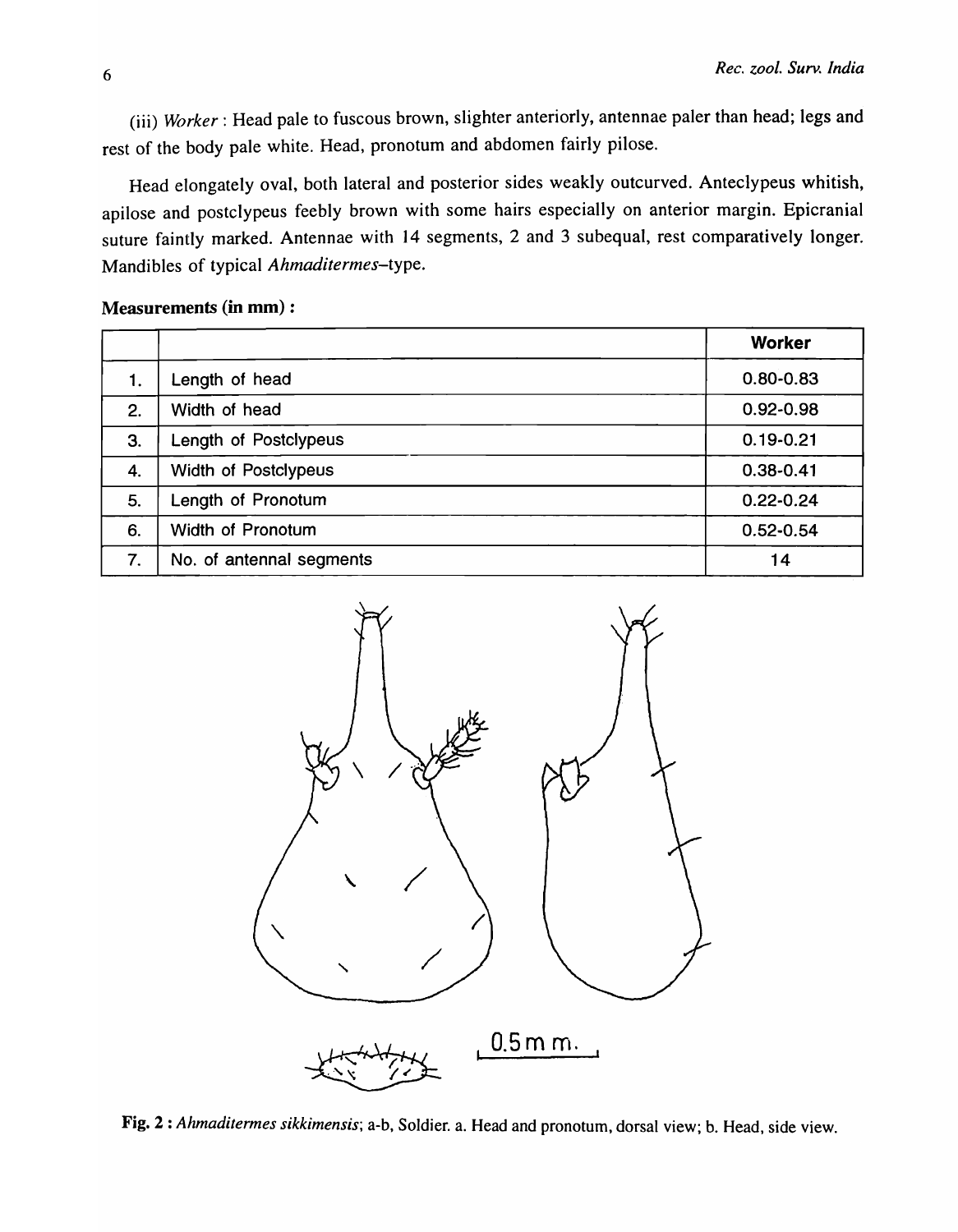Pronotum saddle-shaped, weakly emarginate on anterior-median and postero-median margins.

*Type specimens:* All specimens, in spirit and from a single source (vide, Material), deposited as follows:

Holotype Soldier (Z.S.I. Reg. No.  $3765/H_{11}$ ) and Paramorphotype Workers (Z.S.I. Reg. No.  $3766/H_{11}$ ) deposited in Z.S.I. Kolkata.

*Type-locality and distribution* : Type-locality: Ranipool, near Gangtok, East Sikkim. Known only from the type locality.

*Comparison* : Of the two species known so far from the Indian subregion, A. *pyricephalus*  Akhtar from Bangladesh and Southern China has the dimorphic soldiers, whereas the new species is monomorphic one. However, the species comes close to A. *emersoni* (Maiti) from the Eastern Himalaya, (Maiti, 1979) but differs as follows:

From A. *emersoni* : Soldier: (i) Head-wider, head-width 1.00 mm (vs. head narrower, 0.83-0.93 mm in A. *emersoni);* (ii) Posterior margin of head distinctly emarginate (vs. substraight in *A. emersoni);*  (iii) Head in dorsal profile almost straight with a very weak rostral (basal) hump (vs. head in dorsal profile incurved and devoid of any distinct hump in *A.emersoni*).

### **SUMMARY**

The paper deals with the illustrated description of two new species of termites namely, *Angulitermes nepaiensis* sp.nov. from Nepal and *Ahmaditermes sikkimensis* sp. nov. from Sikkim, India based on the characters of soldier caste.

### ACKNOWLEDGEMENTS

Grateful acknowledgement is made to the Director, Zoological Survey of India, Kolkata for extending all facilities for the work. Thanks are also due to Dr. (Mrs.) N. Saha, Officer-in-charge of Isoptera Section, for free access for studying the termite material.

#### **REFERENCES**

- Akhtar, M.S. 1975. Taxonomy and zoogeography of the termites (Isoptera) of Bangladesh. *Bull. Dept. Zoo!. Univ. Panjab* (N.S.), Art.7: 1-199.
- Chatterjee, P.N. and Thakur, M.L. 1964. A new species of *Angulitermes* from North India (lsoptera : Termitidae : Termitinae). *1. Bombay nat. Hist. Soc.,* Bombay 61(2) : 348-353.